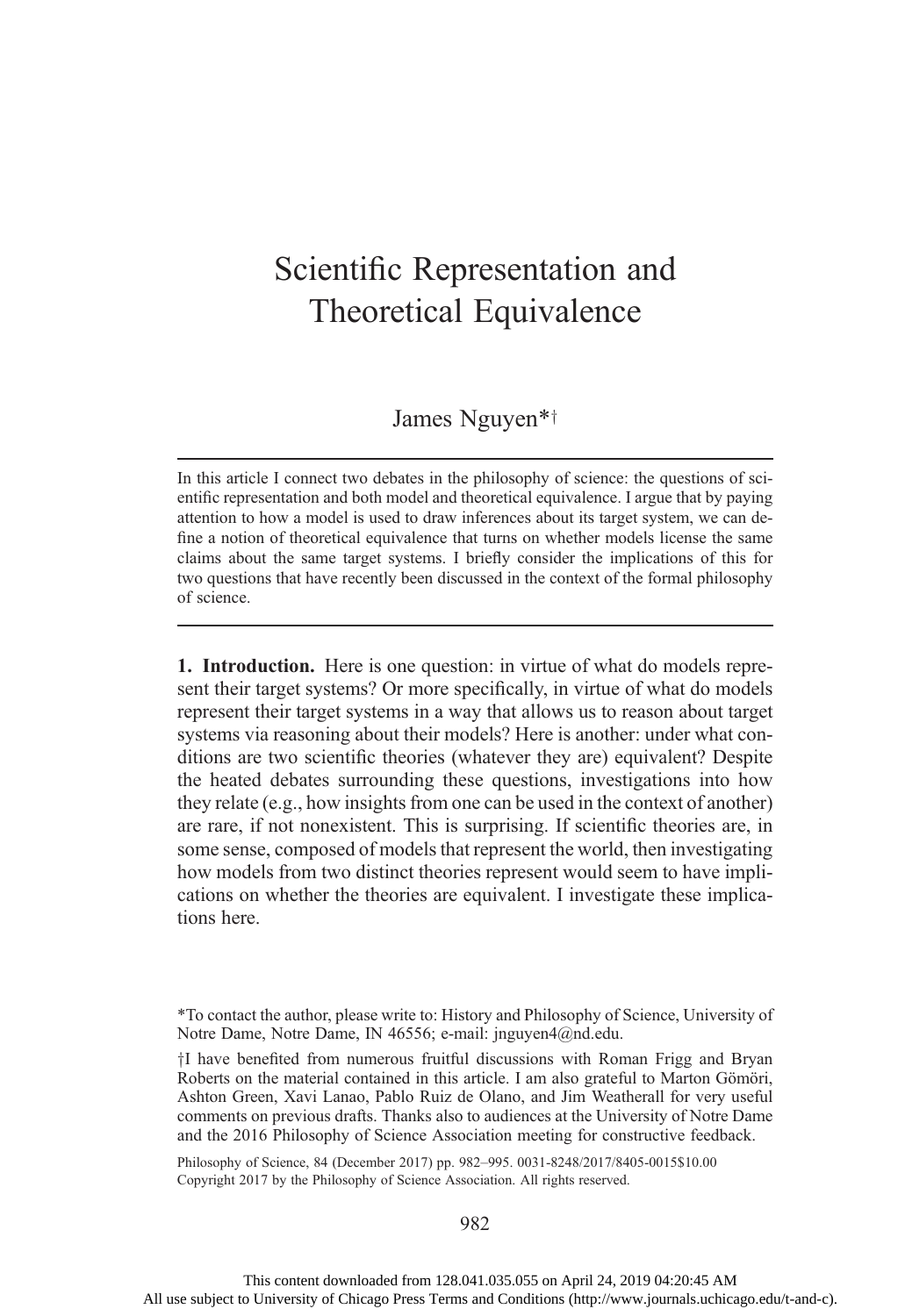In section 2 I provide some context by briefly outlining each of the questions mentioned above. In section 3 I argue that what I take to be the most promising accounts of scientific representation provide a natural sense in which two models have the same 'representational content' and that such content is a function on facts about models combined with interpretational schema from these facts to claims to be imputed onto their target systems. I generalize this to the representational content of theories. In section 4 I discuss the impact of introducing these model fact to target claim schema into an account of model and theoretical equivalence. I point out two implications: first, how we should understand Weatherall's (forthcoming) recent attempt to diffuse the hole argument with reference to the representational capacities of Lorentzian manifolds and, second, how recent attempts to provide formal accounts of theoretical equivalence should be understood (Halvorson 2012, 2016; Barrett and Halvorson 2016; Weatherall 2016a, 2016b). The overall purpose of this article is to encourage a dialogue between philosophers working on formal aspects of scientific theories and philosophers working on more general questions concerning scientific representation.

#### 2. Representation and Equivalence

2.1. Representation. Scientific models represent their target systems. This much is uncontroversial. How they do so is not. Two popular views are that scientific models are, in some sense, intended copies of their target systems. For the likes of Giere (2004) and Weisberg (2013), model users intend that their models are similar (in the relevant respects, to the appropriate degree) to their targets. If they are so similar, then the model is an accurate representation of its targets, at least with respect to the intended features and to the appropriate degree. For the likes of van Fraassen (2008) along with, perhaps,<sup>1</sup> French and his collaborators (e.g., Da Costa and French 2003; French 2003, 2014; Bueno and French 2011), models are mathematical structures, and model users intend them to be appropriately morphic to their target systems or data gathered from them. If such a morphism exists, then the models are accurate representations of their targets, at least with respect to the structural features of the target covered by the morphism in question.

Both approaches face serious challenges (Suárez 2003; Frigg 2006). And accounts of scientific representation that diverge from the copy-making accounts have emerged as attractive alternatives (Hughes 1997; Suárez 2004; Contessa 2007; Frigg 2010). According to Hughes's (1997, S328) "DDI" account, models denote their targets and allow model users to perform dem-

<sup>1.</sup> I say 'perhaps' because they express reservations regarding whether user intentions should be built directly into an account of scientific representation (French 2003; Bueno and French 2011).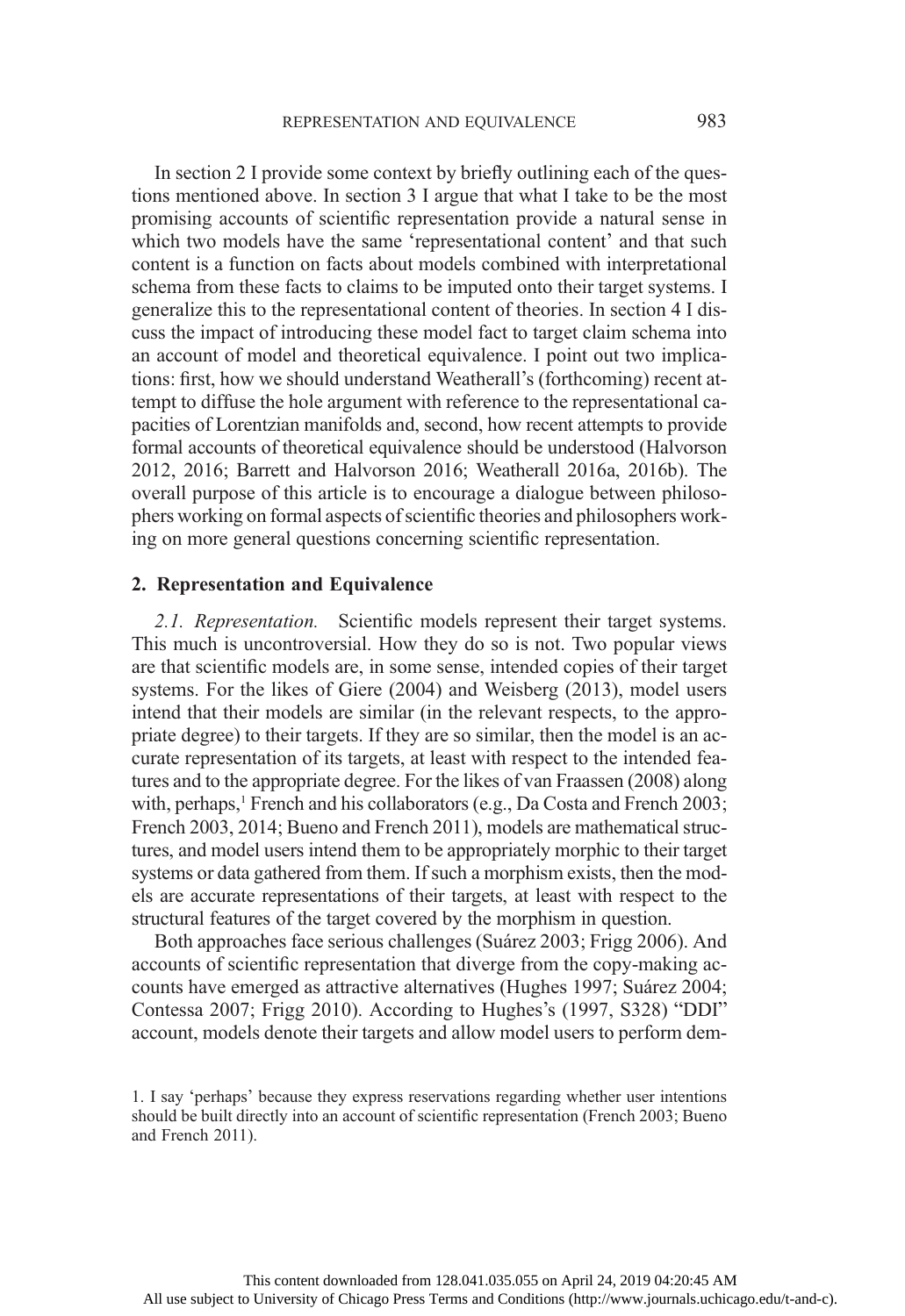## 984 JAMES NGUYEN

onstrations on models, whose results are then interpreted in terms of their target systems. Suárez (2004, 773) submits that models represent their targets only if their representational force "points" toward their targets and they allow competent model users to draw inferences about their targets. Contessa (2007, 57–58) argues that models denote their targets and that parts of models are interpreted as (purported) parts of their targets. Frigg (2010, 126–32) agrees about denotation and adds that models come with keys that allow users to "translate" model facts into target claims.

Although there are important differences between these 'interpretational' accounts, for my current purposes what is important is that they all agree that the primary purpose of scientific models is to license inferences about their target systems, and the way they do this is a function on model facts (Hughes's demonstration, the premises of Suárez's inferences, the model part of Contessa's interpretation, and the arguments of Frigg's keys) combined with intentional acts of model users interpreting these facts in terms of their target systems (Hughes's and Contessa's interpretations, Suárez's inferential schema used, and Frigg's keys). I do not argue for them here; I want to explore their insights for questions that invoke the representational capacities of scientific models.

2.2. *Equivalence*. When are two scientific theories,  $T_1$  and  $T_2$ , equivalent? This, obviously, depends on what scientific theories are. If they are sets of formulas, formalized in an appropriate language, then they are *log*ically equivalent if and only if (iff) their semantic closures are identical. But this requires that they are formulated in the same signature and thus might be too strict a criterion. Alternatively, they are *definitionally equivalent* iff for each term in the signature of  $T_1$ , a sentence can be constructed defining it in terms of the signature of  $T_2$ , and mutatis mutandis for each term in the signature of  $T_2$ , and the result of adding the respective definitions to each theory provides two expanded theories that are logically equivalent (Glymour 1970; see also Barrett and Halvorson 2016).

Alternatively, if two theories are construed as collections (in a sense to be specified below) of models, then an alternative approach is required. Halvorson (2012) provides three options available to someone who wants to define theoretical equivalence in this context. Two theories  $T_1$  and  $T_2$ , construed as sets of models, are theoretically equivalent iff (a)  $T_1$  and  $T_2$  have the same cardinality, (b) there is a pointwise isomorphism between  $T_1$  and  $T_2$  (i.e., a bijection f such that for each model  $M \in T_1$ ,  $f(M) = M'$ , where  $M' \in T_2$ , and M and M' are isomorphic), or (c)  $T_1 = T_2$ . Only b is remotely plausible, but it requires specifying the sense in which  $M$  and  $M'$  can be isomorphic to each other (see Halvorson 2012; Glymour 2013; Lutz 2017, for useful discussions about this and whether it can be done without reference to a linguistic signature).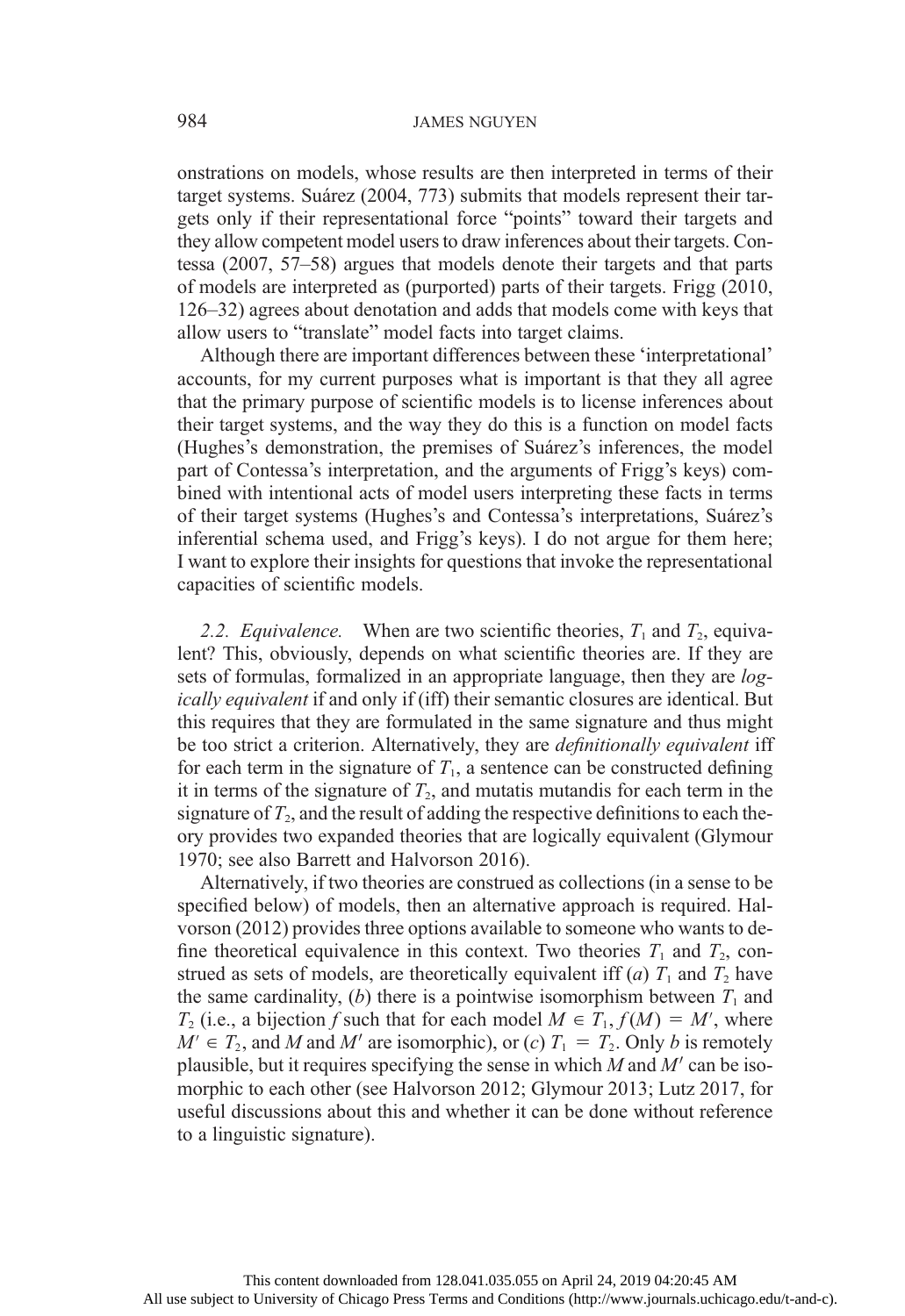Halvorson (2012, 2016) has also recently suggested an exciting third sense in which theories can be seen as theoretically equivalent.2 This can be applied in cases in which theories are construed linguistically or as collections of models. The idea in both cases is to take theories to be categories consisting of objects (formulas, models) and arrows (deductive relationships, homomorphisms, or elementary embeddings). Two theories  $T_1$  and  $T_2$  thus construed are categorically equivalent iff there is a functor F from  $T_1$  to  $T_2$  such that F is full, faithful, and essentially surjective.

Although there are clear differences between these approaches, what is important to note is that all of them focus on the formal features of the theories (construed as sets of models or formulas or categories) in question.3

3. Representational Equivalence. The accounts of how models represent discussed in section 2.1 can be used to provide an account of equivalence that diverges (at least prima facie) from the accounts outlined in section 2.2. However, this divergence should not be taken to indicate an essential tension between those accounts and the one outlined below (which I take to supplement rather than supplant the formal investigation). My aim in this article is more modest: I only hope to show the benefit of keeping interpretive questions in mind when thinking about theoretical equivalence.

We begin by considering how two models can be equivalent with respect to their representational content. I suggest that this has two individually necessary and jointly sufficient conditions. First,  $M$  and  $M'$  have the same target system(s). Although this seems obvious, even this condition may be missed if one focuses solely on the formal properties of the models in question. As van Fraassen (2014, 278) points out, we should not rule out cases in which two models satisfy the same equation but one of them is targeted at gas diffusion and the other at temperature distribution through time. Or we can consider models that satisfy an inverse square law, but one targets gravitational interaction between two massive bodies, and the other electrostatic interaction between two charged points. Whether two models have the same target systems already depends on factors beyond the formal properties of the models in question.

<sup>2.</sup> This idea has been applied to specific instances of theoretical equivalence by Rosenstock, Barrett, and Weatherall (2015) and Weatherall (2016a, 2016b).

<sup>3.</sup> Rosenstock et al. (2015) and Weatherall (2016a, 2016b) do refer to 'empirical equivalence' in addition to the formal relations between theories construed as categories, but their emphasis is still on the latter. Moreover, the sort of equivalence I am considering here goes beyond equivalence of empirical content (Sklar [1982] provides a useful discussion of the relationship between empirical and theoretical equivalence). I am grateful to Jim Weatherall for drawing my attention to this.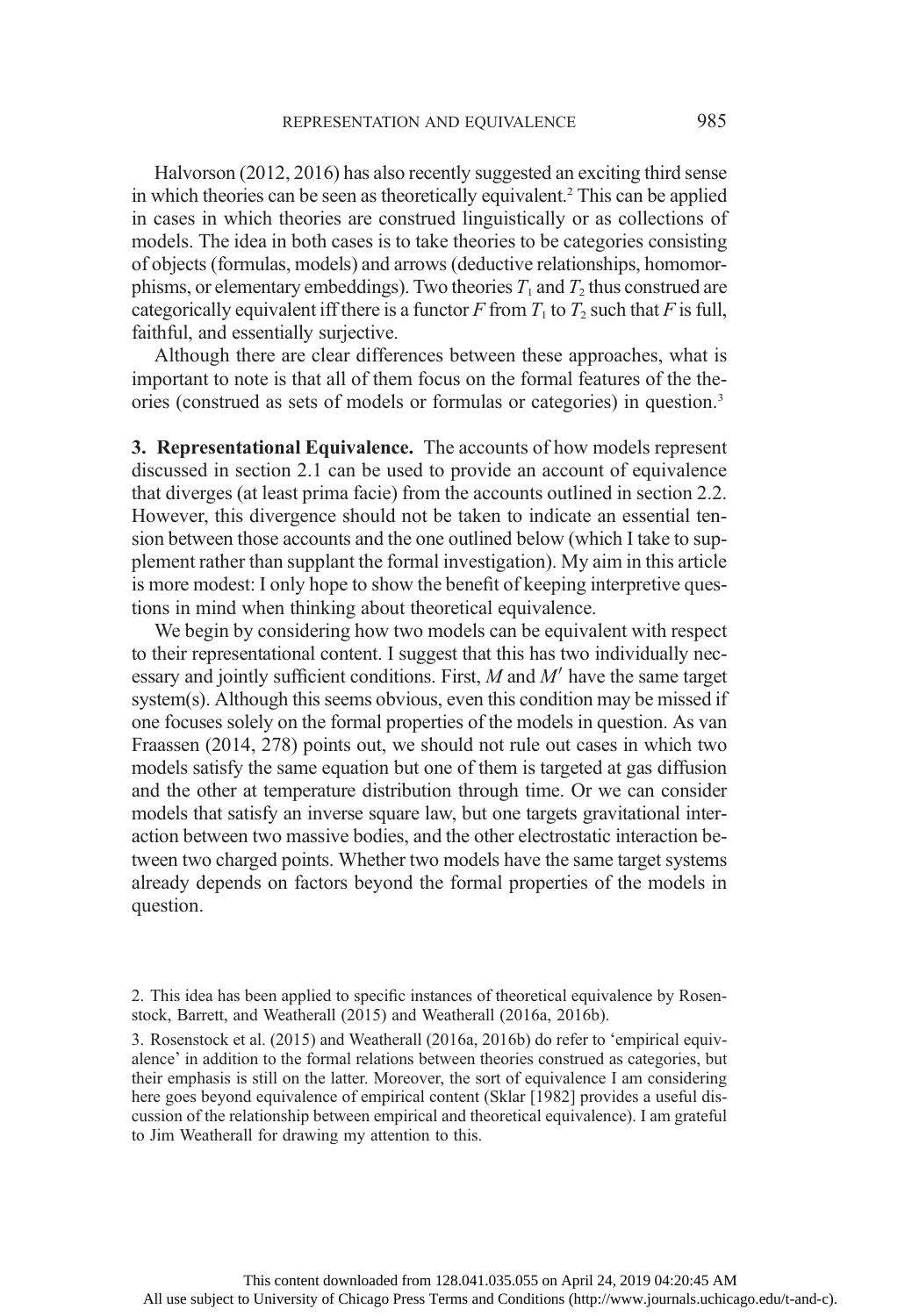## 986 JAMES NGUYEN

In addition to having the same target system(s) two models need to 'tell us the same things' about those systems in order to be equivalent. In the accounts of representation discussed previously, this gets cashed out as  $M$  and  $M'$  licensing the same conclusions about those systems, where the set of conclusions licensed by a model  $M$  depends on (1) facts about  $M$ and (2) the interpretational schema used by the model user (or community thereof ). An interpretational schema can be thought of as a function that takes model facts to target claims.4 This function does not have to include every fact about  $M$  in its domain, nor does it have to be a (proposed) morphism or specified similarity relation between  $M$  and its target system(s).

A crucial implication of this is that in order to define, and use, an interpretational schema between model facts and claims to be imputed onto a target system, we need to be able to access facts about the model. It is no good to have a schema that says 'if the model is such and such, then it represents its target as such and such' without being able to determine the truth of the antecedent. Since if a 'model' is not used to infer things about its target, then it is not really a model. This is the lesson we learn from both the 'intended copy making' and the interpretational accounts of scientific representation discussed above. As I discuss below, this has important implications for what adherents to the semantic view of theories should take models 'to be'.

So in order to be equivalent with respect to their representational content, two models, via their interpretational schema, have to license the same conclusions about the same target systems:

**Model equivalence:** two models M and  $M'$  are equivalent with respect to their representational content iff (i)  $M$  and  $M'$  have the same targets and (ii) they license the same claim about those targets via their interpretational schema.

Assuming that, in some sense, theories should be thought of as collections (possibly categories) of models, this can be generalized to account for theoretical equivalence well:

**Theoretical equivalence:** Two theories  $T$  and  $T'$  are representationally equivalent iff for each claim about a target licensed by a model of  $T$  there is a model of  $T<sup>'</sup>$  that licenses the same conclusion about the same target

<sup>4.</sup> I use 'model facts' liberally. These can include things like 'object  $a$  is in the extension of the relation  $R_i'$ , ' $R_1$  and  $R_2$  are the only relations defined on the model', or 'there is a morphism between the model and some other model in the theory considered as a category'.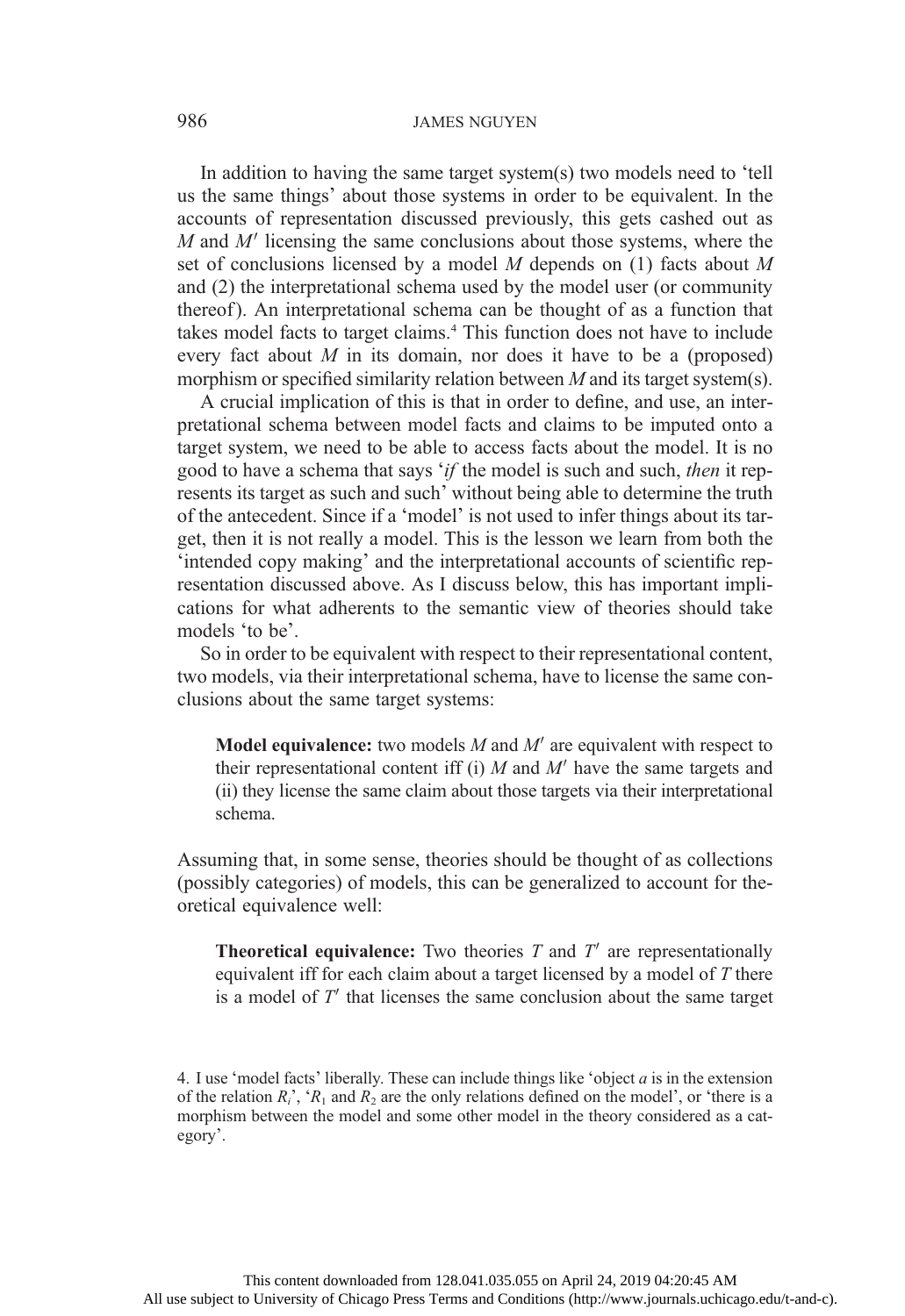under the same circumstances and (ii) mutatis mutandis for every claim about a target licensed by a model of  $T^{\prime}$ .<sup>5</sup>

This seems so easy that one might object that these definitions cannot be informative. Of course whether two theories or models are equivalent depends on whether they 'tell us' the same things about the same target systems; working out when this is the case is precisely the point in investigating the notion of theoretical equivalence.

This objection misses the point. First, the condition that two models have the same target system(s) requires a detailed investigation into what establishes the representational relationship (e.g., denotation or 'representational force') between models and their targets. But this does not depend on the formal properties of models alone, and as a fact of the matter, some models target some systems, and others do not. Although the question of whether two models have the same targets seems like an obvious one, it places a substantial condition on the notions of equivalence defined above.

Second, whether two models license the same claims about a given target system depends, at least on the accounts outlined above, on the interpretational schema associated with the models. The notion of an interpretational schema is defined in the abstract: a function from model facts to target claims. Understanding how a specific model, or theory, works will require a detailed investigation into the relevant model facts and the details of the schema itself (how does it associate model facts with target claims?).

The point is that, if we are interested in notions of equivalence that are stated at such a level of generality as to apply to diverse scientific fields, then our conditions on equivalence best be stated at the appropriate level of generality. I think the conditions above are stated at the appropriate level and, moreover, are substantial enough that the question of whether they are met in any particular case is nonvacuous and requires detailed investigation into the scientific practice associated with the case.

The resulting accounts of equivalence go beyond formal investigations. They provide a standard of equivalence that is sensitive to the pragmatic features of using models to represent the world. I think this is how it should be. To co-opt van Fraassen's (2014) example, an account of model equivalence that focused purely on the formal aspects of models would be analogous to an account of aesthetic equivalence that focused purely on the material constitution of works of art. Of course, in some sense, what makes the Mona Lisa the Mona Lisa is determined by facts about how oil paint is distributed across a specific block of wood. But this does not suffice to estab-

5. This way of approaching theoretical equivalence has much in common with Coffey (2014). The current discussion builds on his by emphasizing how recent discussions of scientific representation lead to a similar conclusion.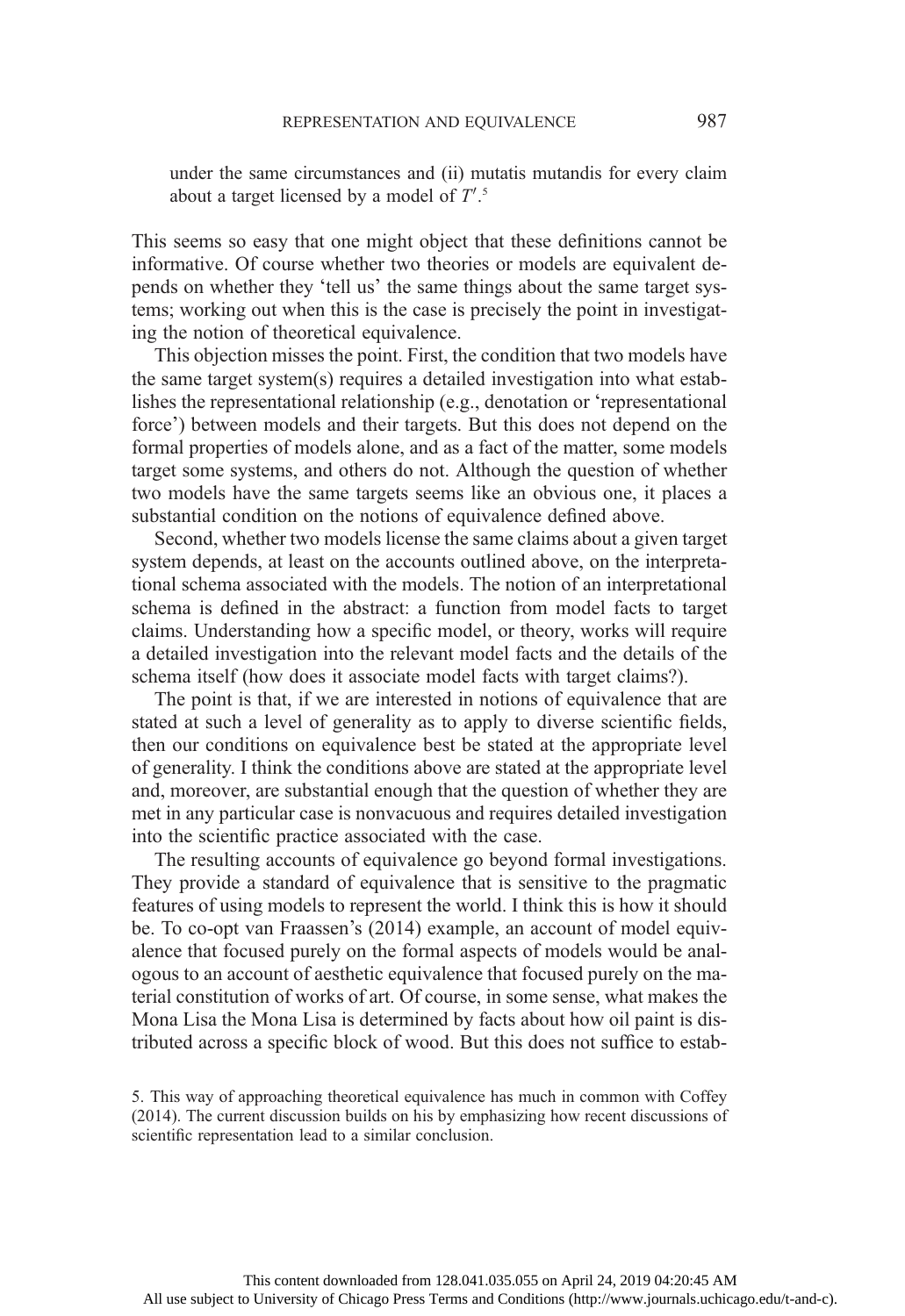lish the representational content of the picture. Moreover, a copy of the picture, an object with the same oil-on-wood facts, would only be equivalent (in the sense of representing the same subject in the same way) to the Mona Lisa if the same interpretational schema was used to interpret it. If, for example, the copy was demonstrated in the context of a forgery class, then it could be interpreted in a very different manner delivering very different facts about the world.

Having said that, I do not take my proposed accounts of equivalence to be in competition with the formal accounts of theoretical equivalence. In one sense they might be taken to address different questions: one concerning the technicalities of formal equivalence, the other an interpretive question concerning representational equivalence. But I take it that the former question is not motivated by technical considerations alone. The underlying idea seems to be that once we have established an account of formal equivalence, then this can be put to work to help answer the interpretive question. This idea can be seen in the likes of North (2009) and Curiel (2014) who disagree about whether Lagrangian or Hamiltonian mechanics is most appropriate for representing classical systems. My claim here is simply that to fully answer the interpretive question, in addition to the question of formal equivalence, we should keep interpretational schema, and coincidence with respect to target systems, in mind.

4. Fruitful Dialogue. In this section I discuss how paying attention to the fact that models have to be interpreted when thinking about whether they are equivalent will prove fruitful in contexts in which their representational capacities are important.

4.1. Weatherall and the Hole Argument. The hole argument runs as follows. Take a Lorentzian manifold, a model from general relativity. This is a structure of the form  $\langle M, g_{ab} \rangle$ , where M is a four-dimensional differentiable manifold and  $g_{ab}$  a Lorentz-signature metric tensor. We suppose that  $M$  has a Cauchy surface  $S$  and a time orientation. Take an open region U to the time-like future of S, and let  $\psi : \mathcal{M} \to \mathcal{M}$  be a diffeomorphism that is the identity for  $\mathcal{M}\setminus U$  but is not the identity for U. Using the push forward of  $\psi$  to define a new metric tensor,  $\psi_* g_{ab}$ , we have two isometric Lorentzian manifolds  $\langle M, g_{ab} \rangle$  and  $\langle M, \psi_* g_{ab} \rangle$ . We can now ask about what these structures represent. The problem arises if we take the following conditions to hold:  $\langle M, g_{ab} \rangle$  and  $\langle M, \psi_* g_{ab} \rangle$  both represent a space-time ST, but  $\langle M, g_{ab} \rangle$  represents ST accurately, and  $\langle M, \psi_* g_{ab} \rangle$  does not. This substantivalist position introduces indeterminism into general relativity because we can suppose that both models are accurate representations of the past (i.e., the area of space-time represented by the "past" of  $S$ , in the sense determined by the time orientation), and yet they represent the future in in-

This content downloaded from 128.041.035.055 on April 24, 2019 04:20:45 AM All use subject to University of Chicago Press Terms and Conditions (http://www.journals.uchicago.edu/t-and-c).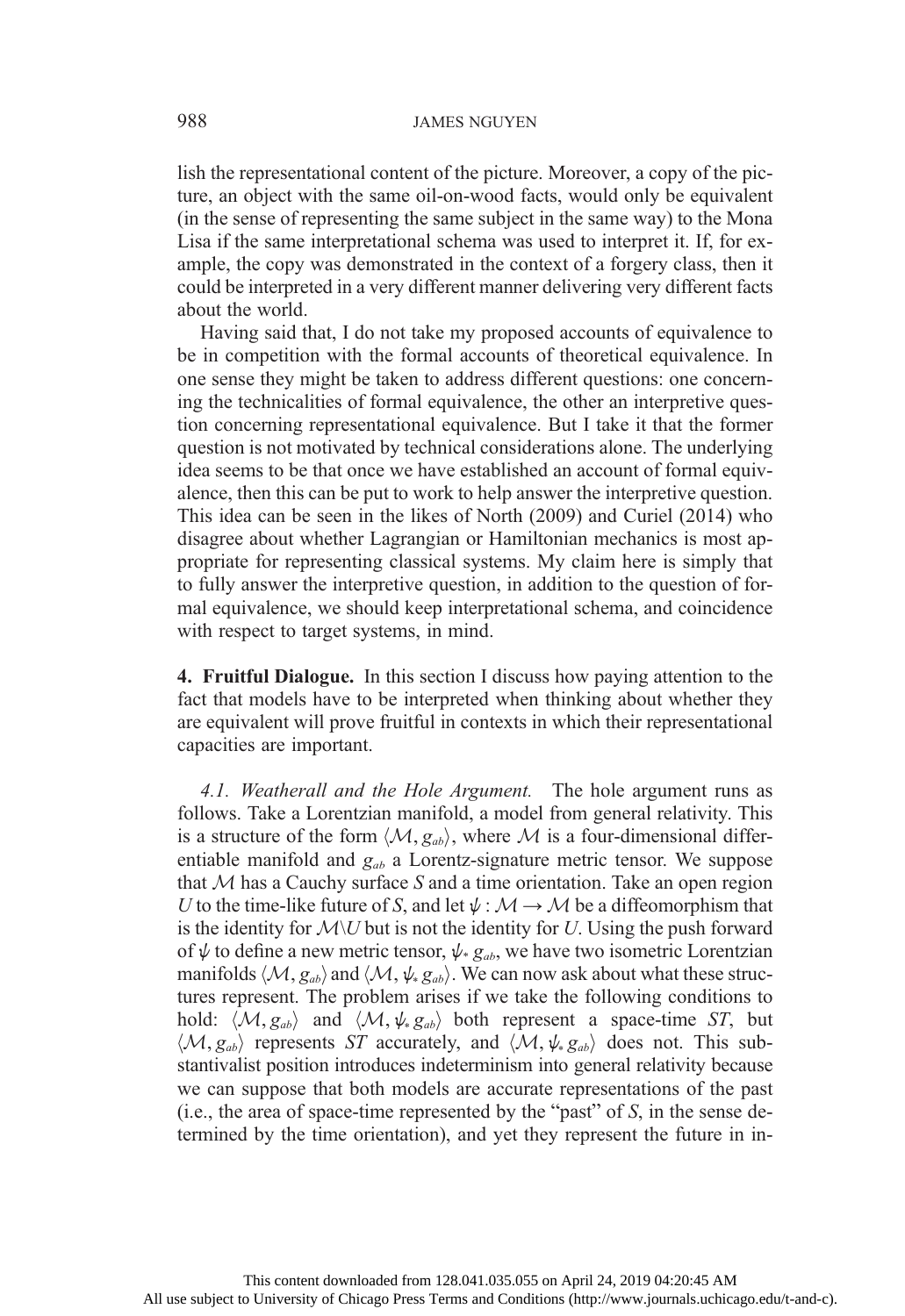compatible ways (they cannot both be accurate representations thereof ). Someone who denies the substantivalist position takes it that if two isometric Lorentzian manifolds represent the same space-time, then they do so equally accurately.

In an attempt to diffuse this argument, Weatherall (forthcoming) argues that as long as we are careful in how we understand how mathematical structures like Lorentzian manifolds represent, we can resist the idea of two Lorentzian manifolds such that one accurately represents ST and the other does not. To do so he invokes the premise that "interpretations of our physical theories should be guided by the formalism of those theories . . . [and] . . . insofar as they are so guided, we need to be sure that we are using the formalism correctly, consistently, and according to our best understanding of the mathematics" (2). He further claims that "if a particular mathematical model may be used to represent a given physical situation, then any isomorphic model may be used to represent that situation equally well" (4).<sup>6</sup> Applying this observation to the Lorentzian manifolds defined above, we arrive at the following conclusion: "once one asserts that spacetime is represent[ed] by a Lorentzian manifold, one is committed to taking isometric spacetimes to have the capacity to represent the same physical situations, since isometry is the standard of isomorphism given in the mathematical theory of Lorentzian manifolds" (15).

One way of interpreting this claim in the terminology of this article is that if two isometric Lorentzian manifolds represent the same physical situations, then one accurately represents that situation iff the other does. Under this reading, the argument runs as follows:

- 1. If two models M and M' represent the same target system(s) T, then if  $M$  and  $M'$  are equivalent in the sense specified by the mathematical theory of M and M', then M and M' are equally accurate representations of  $T$  (premise)
- 2.  $\langle M, g_{ab} \rangle$  and  $\langle M, \psi_* g_{ab} \rangle$  are equivalent (isometric) in the sense specified by the mathematical theory of Lorentzian manifolds (premise)
- 3.  $\langle M, g_{ab} \rangle$  and  $\langle M, \psi_{*} g_{ab} \rangle$  both represent ST (suppose)<br>4.  $\langle M, \sigma \rangle$  and  $\langle M, \psi, \sigma \rangle$  are equally accurate repres
- 4.  $\langle M, g_{ab} \rangle$  and  $\langle M, \psi_* g_{ab} \rangle$  are equally accurate representations of ST (from 1.2 and 3) (from 1, 2, and 3)

6. To clarify terminology here, I interpret Weatherall as claiming that if a particular mathematical model is used to represent a given physical situation, then any isomorphic model that also represents that physical situation may do so equally accurately. I sharply distinguish between 'represent' and 'accurately represent', but I think this is what Weatherall has in mind.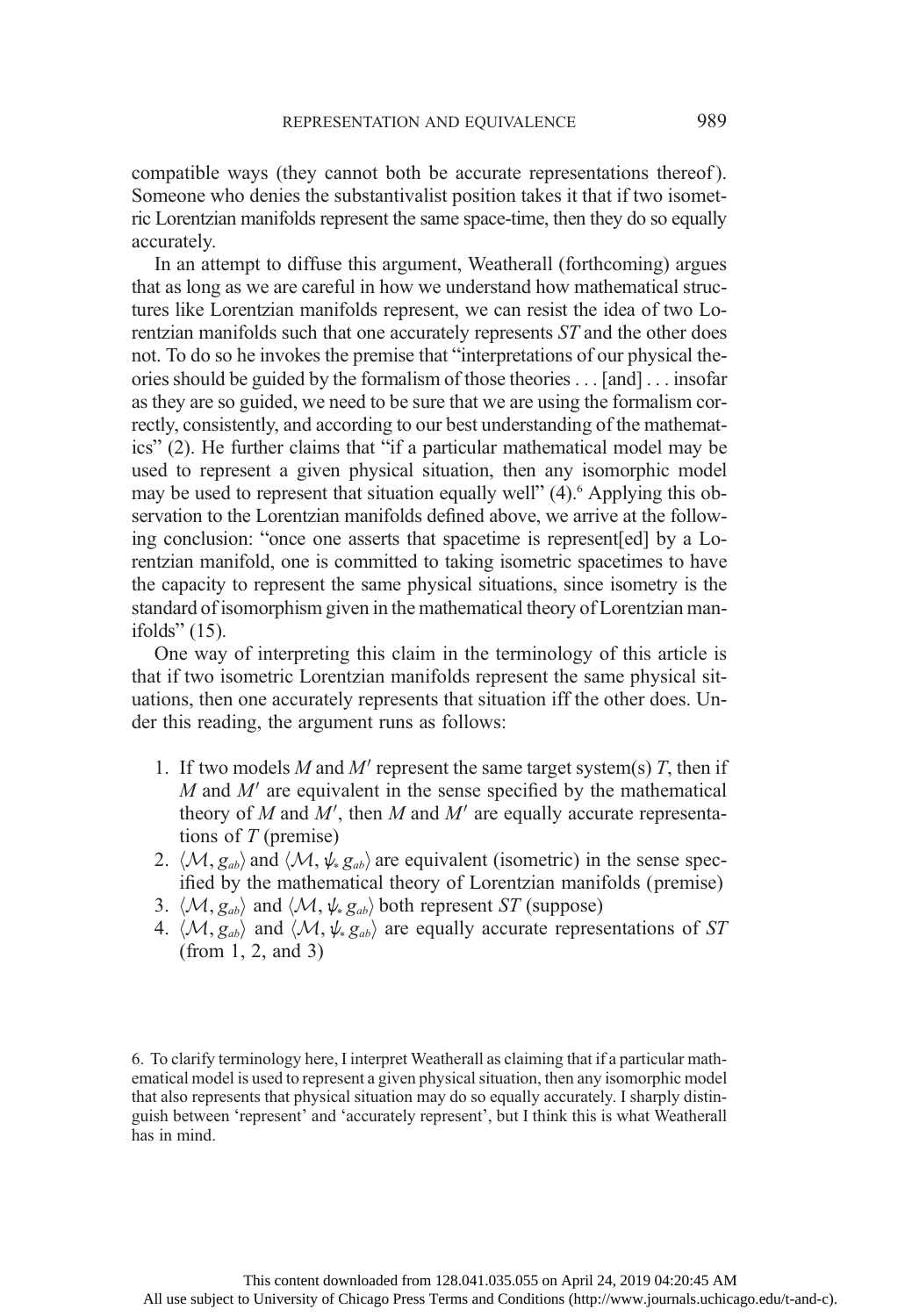Premises 2 and 3 are uncontroversial. Premise 2 is a mathematical fact, and the idea that both  $\langle \mathcal{M}, g_{ab} \rangle$  and  $\langle \mathcal{M}, \psi_* g_{ab} \rangle$  represent ST seems benign.<sup>7</sup>

We might, however, put pressure on premise 1. To do so it is worth unpacking what it means for two models to be equally accurate representations of T. According to the interpretational accounts of scientific representation, this amounts to them licensing the same conclusions about  $T$ , which depends on the interpretational schema used to generate claims about T from facts about M and  $M'$ . In this framework the assumption underpinning premise 1 is that since  $\langle M, g_{ab} \rangle$  and  $\langle M, \psi_* g_{ab} \rangle$  are isometric they should be interpreted in the same way. That is, given that they are isometric, we should restrict the domain of the interpretation schemas to the facts that they share and map these facts to the same claims about ST.

I think this claim is true, but only in contexts in which all we care about are the isometric invariant facts about ST. But as Roberts (2014) notes, if this argument is supposed to block the hole argument, then it must be the case that the disagreement between the substantivalist and her interlocutor cannot be formulated: "In particular [this] prohibits isometric Lorentzian manifolds from [accurately] representing distinct physical situations for any purpose whatsoever, not even to express manifold substantivalism for the purposes of reductio. It is this presumption, that isometric Lorentzian manifolds represent the same situation equally well 'for all purposes,' which is supposed to prohibit the (reductio) hypothesis that two isometric spacetimes can ever [accurately] represent different things" (6).

We are now in a position to deny premise 1. The claim is that (supposing that M and M' represent the same target system(s) T) if M and M' are equivalent in the sense specified by the mathematical theory of  $M$  and  $M'$ , then  $M$ and  $M'$  are equally accurate representations of T in all contexts and for all purposes. But this requires that since  $\langle \mathcal{M}, g_{ab} \rangle$  and  $\langle \mathcal{M}, \psi_* g_{ab} \rangle$  are isometric, any way of interpreting them must deliver the same claims about ST. And this need not be true. Even the very same structure can be interpreted in one way in one context and another way in another.

A familiar example illustrates this. Suppose that you are in London attempting to navigate using the tube map. Someone familiar with the tube map will adopt an interpretational schema toward the map that includes the

<sup>7.</sup> To avoid confusion, sometimes the debate is stated in terms of whether "isometric Lorentzian manifolds represent the same physical situations" (Earman and Norton 1987, 520), but I take it that we are supposed to interpret this claim as 'if isometric Lorentzian manifolds represent the same physical situations, then they do so equally accurately'. Once an account of scientific representation is adopted in which models represent only if model users use them to do so, then the claim that any of the infinite structures isometric to  $\langle M, g_{ab}\rangle$ , including those never considered by anyone, represents ST becomes implausible.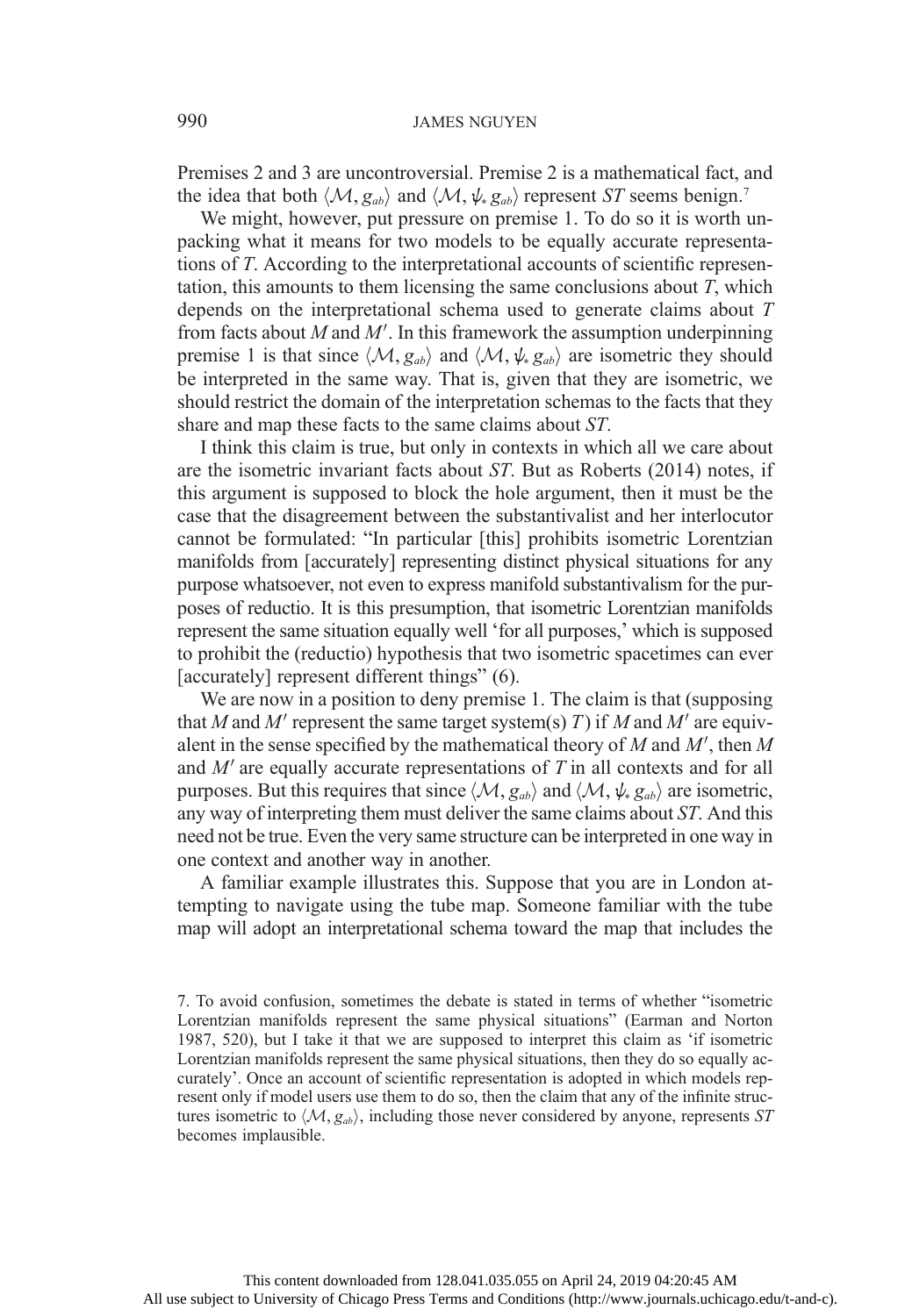map's topological facts in its domain but no metric facts (of the map). Someone unfamiliar with the tube map may adopt an interpretational schema that includes these metric facts as well. Under the former, the map is an accurate representation of London with respect to its topological properties and remains silent with respect to its metric ones. Under the latter, the map is an accurate representation of London with respect to its topological properties and inaccurate with respect to its metric ones. There is a clear sense in which the very same object—the tube map—can be associated with different interpretational schema, such that under one it is an inaccurate representation (with respect to metric facts about London) and under another it is not (in virtue of remaining silent about them). Requiring that equivalent, let alone identical, mathematical structures be associated with the same interpretational schema is too demanding, and thus premise 1 is false.

Weatherall (forthcoming, sec. 5) seems sensitive to this objection. He states that in order to makes sense of the claim that isometric Lorentzian manifolds differ with respect to their representational accuracy the substantivalist "needs to stipulate what the additional structure might be and why we should think it matters. And it is difficult to see how this could be done in a mathematically natural or philosophically satisfying way [footnote omitted]" (16–17). I take it that 'additional structure' here refers to facts about  $\langle M, g_{ab} \rangle$  and  $\langle M, \psi, g_{ab} \rangle$  that are not preserved by the isometry, facts that would have to appear in the domain of the substantivalist's interpretation schemas associated with them (such facts do exist,  $\langle M, g_{ab} \rangle$  and  $\langle M, \psi, g_{ab} \rangle$ are not the same mathematical object by construction). But under this reading, what Weatherall's argument establishes is as follows. Although in the context of doing relativistic physics  $\langle M, g_{ab} \rangle$  and  $\langle M, \psi, g_{ab} \rangle$  will be interpreted in the same way, in the context of the hole argument, the substantivalist needs to specify the facts in which  $\langle M, g_{ab} \rangle$  and  $\langle M, \psi_* g_{ab} \rangle$  come apart and how, via the claims they are associated with by their respective interpretational schemas, they allow for one to represent ST accurately while the other does not. When phrased like this, Weatherall's argument is recast as challenge for the substantivalist, rather than 'blocking' the hole argument per se.<sup>8</sup>

4.2. Formalism and the Pragmatics of Representation. I hope to have shown that thinking about interpretational schemas associated with models, rather than focusing solely on their formal properties, will allow us to properly appreciate arguments that turn on how they represent. I now briefly dis-

<sup>8.</sup> I am grateful to Jim Weatherall for confirming in personal communication that this is his current position. One might argue that this 'blocks' the hole argument as traditionally understood. I do not take a stand on this issue.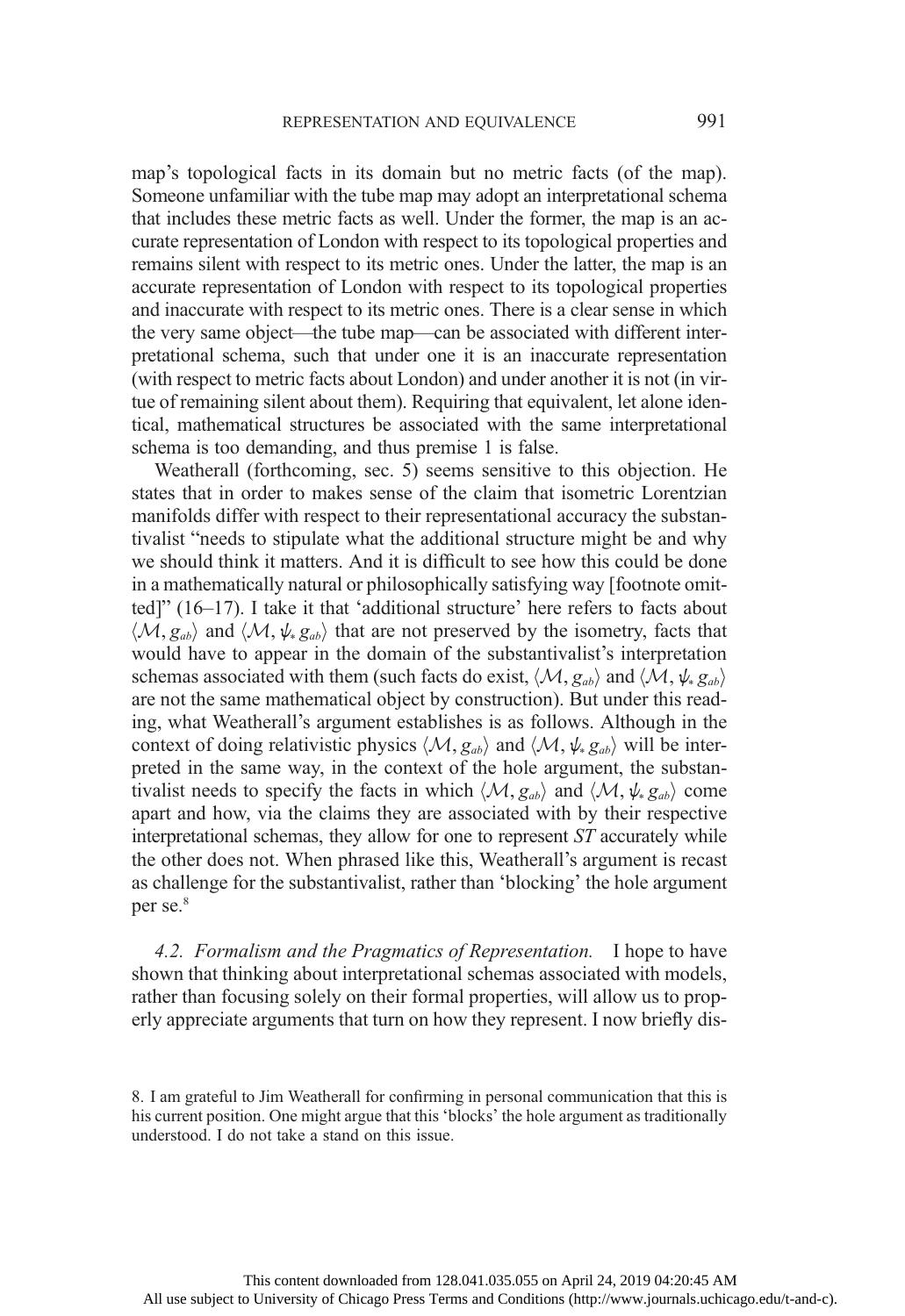cuss how the notion of theoretical equivalence I introduced in section 3 relates to those outlined in section 2.2.

My point in this subsection concerns what 'models' should be taken to be in the context of thinking about theoretical equivalence in terms of the formal properties of models associated with theories. Recall the claim that an object (mathematical structure) is a scientific model only if it is used as such, and this requires offering an interpretational schema from model facts to target claims. In order to generate such a schema, model users have to access facts about their models. In the case of physical models, like the Phillips-Newlyn machine (Morgan 2012, chap. 5), this is relatively straightforward. In the case of mathematical models, less so. Facts about mathematical structures have to be determined in some way; they are not self-evident. One (but maybe not the only) way to think about how this is done is in terms of the deductive closure of the axioms that are used to pick them out. In the firstorder case, since the logic is sound and complete, two sets of axioms A and  $\beta$  have the same deductive closure iff they are satisfied by the same class of structures  $S$ . This allows us to identify the 'theory' with  $S$  itself and ignore the axioms used to pick them out as alternative 'intrinsic characterizations' of the same theory (French and Saatsi 2006).

But this approach breaks down once we move to higher-order theories. Since (e.g.) second-order logic is not complete, there exist alternative axiomatizations of the same class of structures that have different deductive closure. Corcoran (1980) provides the following example of two alternative categorical (in the model-theoretic sense) axiomatizations of  $\langle N, s \rangle$ .

Let  $\mathcal L$  be a first-order language with identity including a constant '0' and a monadic function 's'. Augment  $\mathcal L$  with a single monadic second-order variable P. Then let  $T = \{(P0 \land \forall x(Px \rightarrow Psx)) \rightarrow \forall yPy, \forall x \forall y(sx = sy \rightarrow$  $x = y$ ,  $\forall x(sx \neq 0)$ . The set of sentences T is categorically satisfied by  $\langle \mathbb{N}, s \rangle$ , where the interpretation function takes '0' to 0 and 's' to the successor function.9 It is a categorical characterization of the natural numbers. Let  $T' = \{(P0 \land \forall x(Px \rightarrow Psx)) \rightarrow \forall yPy, 0 = 0, ..., s^n 0 = s^n 0, 0 \neq s0, ...,$ <br> $s^n 0 \neq s^m 0\}$  for all *n* and *m*  $\in \mathbb{N}$  such that *n*  $\neq m$  Corcoran (1980) shows that  $s^n 0 \neq s^m 0$ } for all *n*, and  $m \in \mathbb{N}$  such that  $n \neq m$ . Corcoran (1980) shows that  $\mathcal T$  is also categorically satisfied by  $\langle \mathbb N, s \rangle$  (with the same interpretation function as before).

Although  $T$  is incomplete (it does not prove all sentences satisfied by  $(N, s)$ , we can still use it to derive all sorts of interesting sentences that are satisfied by that structure. The set of sentences T', however, cannot even<br>prove basic arithmetical truths. For example  $T' \nvDash \forall x(x \neq 0)$  since there is prove basic arithmetical truths. For example,  $T' \nvDash \forall x (sx \neq 0)$  since there is

<sup>9.</sup> Notice that an 'interpretation function' is a very different thing from an 'interpretation schema'. The former is a function from syntax to structure; the latter a function from model facts to target claims.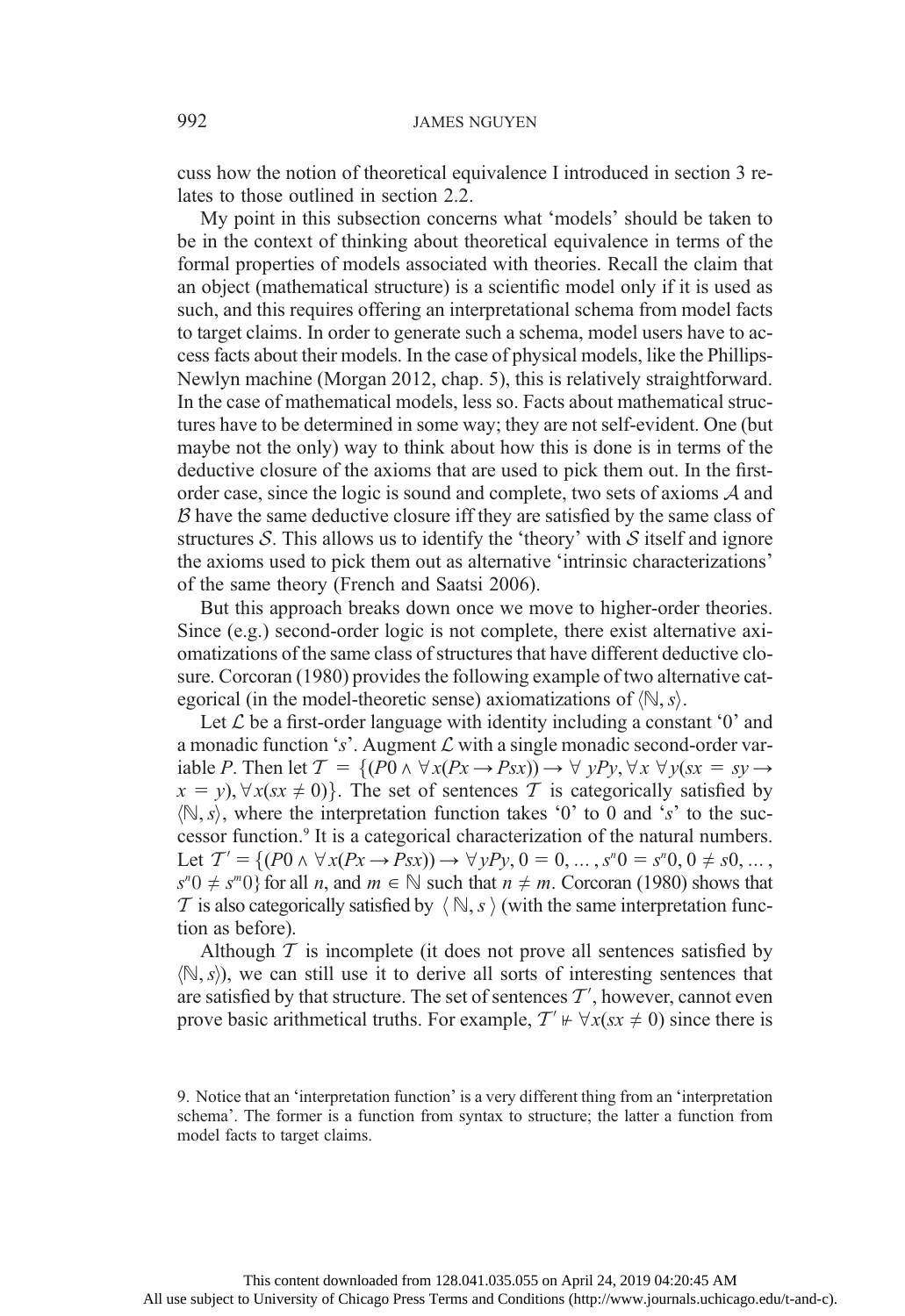no finite derivation from the axioms in  $T'$  to this sentence.<sup>10</sup> But this means<br>that these alternative axiomatizations provide access to different facts about that these alternative axiomatizations provide access to different facts about the same mathematical structure. And since the inferences that  $\langle \mathbb{N}, s \rangle$  licenses about a target system depend on the facts about  $\langle N, s \rangle$  to which we have access, this means that under different axiomatizations  $\langle \mathbb{N}, s \rangle$  could license different inferences about its target system(s). Which means that  $\langle \mathbb{N}, s \rangle$  under one axiomatization is not, in general, equivalent with respect to its representational content to  $\langle \mathbb{N}, s \rangle$  under another. As Corcoran puts it: "[there is a] vast difference between characterizing an interpretation [structure] and axiomatising its set of truths" (1980, 204).

As a corollary, a theory consisting of the singleton  $\{\langle \mathbb{N}, s \rangle\}$  should not be identified with the structure (or set containing the structure) itself, at least from a representational perspective, since under different axiomatizations the structure licenses different inferences.<sup>11</sup>

This generates a problem for the adherent of the semantic view of theories, and I take it to be a serious problem rather than "tilting at windmills" (van Fraassen 2014, 279). Suppose one identified a theory as a class of models. Of course, to present such a theory, one will have to use language. And, if you like, models can be associated with an interpretation function for the language used to present them. So isomorphisms between models in different theories can be defined straightforwardly in terms of the relations and functions that interpret the same syntactic symbols. This avoids the issues raised by Halvorson (2012). The question, however, is what attitude we should adopt to the formulas that are used to present these models.

Glymour writes: "to be at all plausible, the semantic view must distinguish between the content of a theory (its class of models) and the means of characterizing that class—the theory expressed in some language" (2013, 288). But then the content of a theory is identified with the class of models, and the theory, as expressed in a language used to present this class, is accorded the role of presenting theoretical content, rather than being included in it. I think that the above example shows that even this position is untenable in the context in which higher-order logics are used. If theoretical content somehow depends on representational capacity, and representational capacity somehow depends on the interpretational schema, and this some-

11. And the matter will not be improved if we consider theories as categories of structures since  $\langle \mathbb{N}, s \rangle$  is the same under both axiomatizations. This category is straightforwardly categorically equivalent to itself. But, for the aforementioned reason, the inferences that this category licenses about target systems depends on the axiomatization used to pick it out.

<sup>10.</sup> What governs ⊢ in second-order logic is contentious, but the result holds for any sound recursive system of deductions in the language under consideration. All this observation relies on is that ⊢ does not allow for infinite proofs. Since scientists do not have the time for them, this seems justified to me.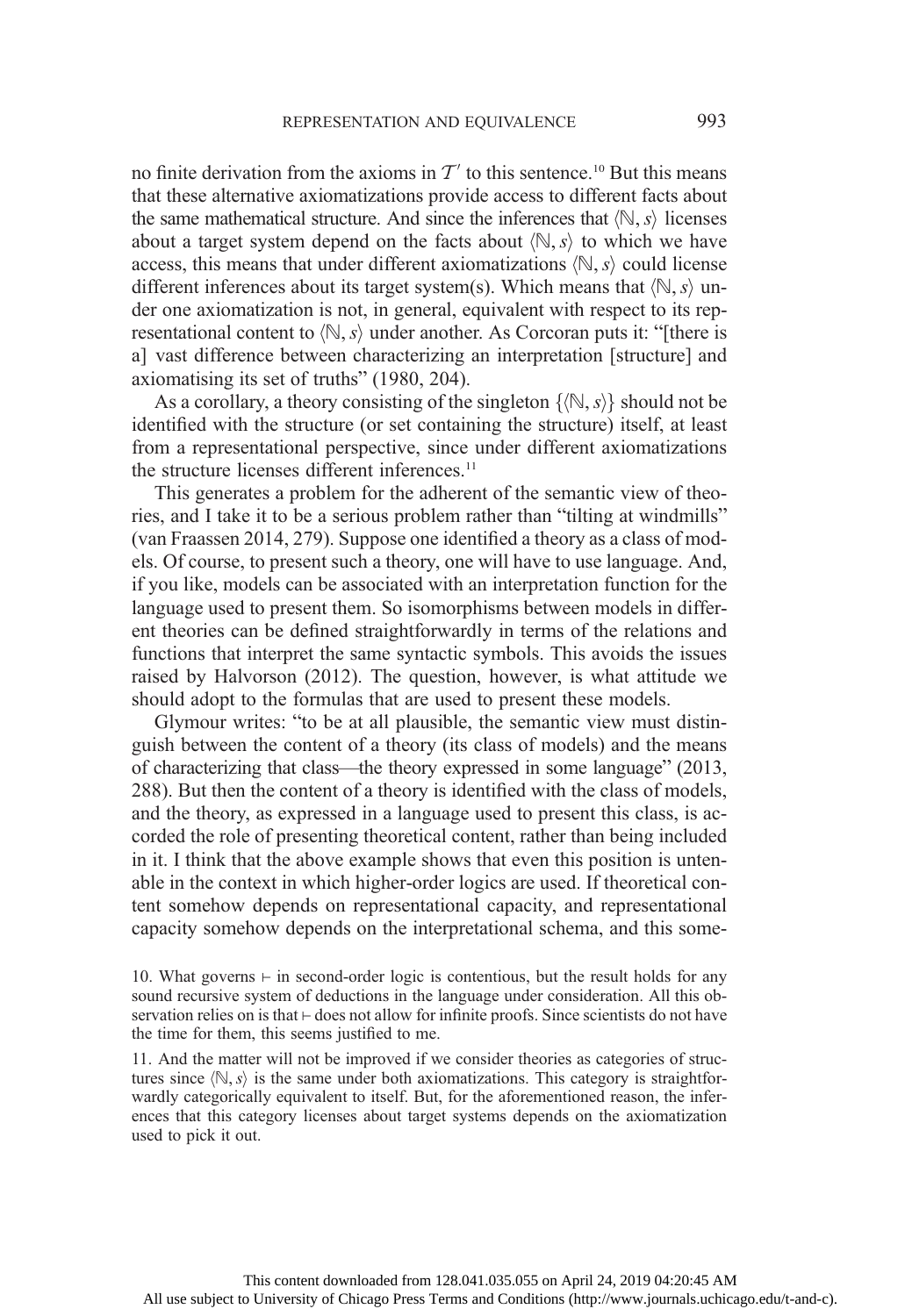how depends on model facts we can access, then it remains that we cannot guarantee that the interpretational schema associated with  $\langle N, s \rangle$  under one axiomatization is also applicable to  $\langle \mathbb{N}, s \rangle$  under another axiomatization. Sometimes we can present a class of models without being able to access all of the truths satisfied by those models. And these truths correspond to potential elements in the domain of interpretational schema. So it is not only that language must be used to present a class of models, but the language used to present that very class of models can constrain the interpretational schema available and therefore the representational content of the theory. Presentation matters, and it should be accorded a proper role even in a formal account of theoretical equivalence.

5. Conclusion. Mathematical structures, and models more generally, do not represent without some sort of intentional act of model users associating model facts with target claims. Once this aspect of scientific representation is made explicit, we are able to ask how it affects questions that rely on how models represent. I have argued that, at least under one way of reading it, Weatherall's recent attempt to dissolve the hole argument requires too strong a restriction on how we associate interpretational schema with mathematical structures. I have also suggested that formal approaches to theoretical equivalence could be augmented by investigating the interpretational schema associated with mathematical models and, moreover, that once we pay due heed to the limitations of how we present classes of models, the linguistic presentations themselves can be included in a theory's 'theoretical content'.

#### REFERENCES

- Barrett, T. W., and H. Halvorson. 2016. "Glymour and Quine on Theoretical Equivalence." [Journal](https://www.journals.uchicago.edu/action/showLinks?doi=10.1086%2F694003&crossref=10.1007%2Fs10992-015-9382-6&citationId=p_14) [of Philosophical Logic](https://www.journals.uchicago.edu/action/showLinks?doi=10.1086%2F694003&crossref=10.1007%2Fs10992-015-9382-6&citationId=p_14) 45 (5): 467–83.
- Bueno, O., and S. French. 2011. "How Theories Represent." [British Journal for the Philosophy of](https://www.journals.uchicago.edu/action/showLinks?doi=10.1086%2F694003&crossref=10.1093%2Fbjps%2Faxr010&citationId=p_15) [Science](https://www.journals.uchicago.edu/action/showLinks?doi=10.1086%2F694003&crossref=10.1093%2Fbjps%2Faxr010&citationId=p_15) 62 (4): 857–94.
- Coffey, K. 2014. "Theoretical Equivalence as Interpretative Equivalence." [British Journal for the](https://www.journals.uchicago.edu/action/showLinks?doi=10.1086%2F694003&crossref=10.1093%2Fbjps%2Faxt034&citationId=p_16) [Philosophy of Science](https://www.journals.uchicago.edu/action/showLinks?doi=10.1086%2F694003&crossref=10.1093%2Fbjps%2Faxt034&citationId=p_16) 65 (4): 821-44.
- Contessa, G. 2007. "Scientific Representation, Interpretation, and Surrogative Reasoning." [Philos](https://www.journals.uchicago.edu/action/showLinks?doi=10.1086%2F694003&system=10.1086%2F519478&citationId=p_17)[ophy of Science](https://www.journals.uchicago.edu/action/showLinks?doi=10.1086%2F694003&system=10.1086%2F519478&citationId=p_17) 74 (1):  $48-\overline{68}$ .
- Corcoran, J. 1980. "Categoricity." [History and Philosophy of Logic](https://www.journals.uchicago.edu/action/showLinks?doi=10.1086%2F694003&crossref=10.1080%2F01445348008837010&citationId=p_18) 1 (1): 187-207.
- Curiel, E. 2014. "Classical Mechanics Is Lagrangian: It Is Not Hamiltonian." [British Journal for the](https://www.journals.uchicago.edu/action/showLinks?doi=10.1086%2F694003&crossref=10.1093%2Fbjps%2Faxs034&citationId=p_19) [Philosophy of Science](https://www.journals.uchicago.edu/action/showLinks?doi=10.1086%2F694003&crossref=10.1093%2Fbjps%2Faxs034&citationId=p_19) 65 (2): 269-321.
- Da Costa, N. C. A., and S. French. 2003. Science and Partial Truth: A Unitary Approach to Models and Scientific Reasoning. Oxford: Oxford University Press.
- Earman, J., and J. Norton. 1987. "What Price Spacetime Substantivalism? The Hole Story." [British](https://www.journals.uchicago.edu/action/showLinks?doi=10.1086%2F694003&crossref=10.1093%2Fbjps%2F38.4.515&citationId=p_21) [Journal for the Philosophy of Science](https://www.journals.uchicago.edu/action/showLinks?doi=10.1086%2F694003&crossref=10.1093%2Fbjps%2F38.4.515&citationId=p_21) 38 (4): 515-25.
- French, S. 2003. "A Model-Theoretic Account of Representation; or, I Don't Know Much about Art . . . but I Know It Involves Isomorphism." *[Philosophy of Science](https://www.journals.uchicago.edu/action/showLinks?doi=10.1086%2F694003&system=10.1086%2F377423&citationId=p_22)* 70:1472–83.
	- -. 2014. The Structure of the World: Metaphysics and Representation. Oxford: Oxford University Press.